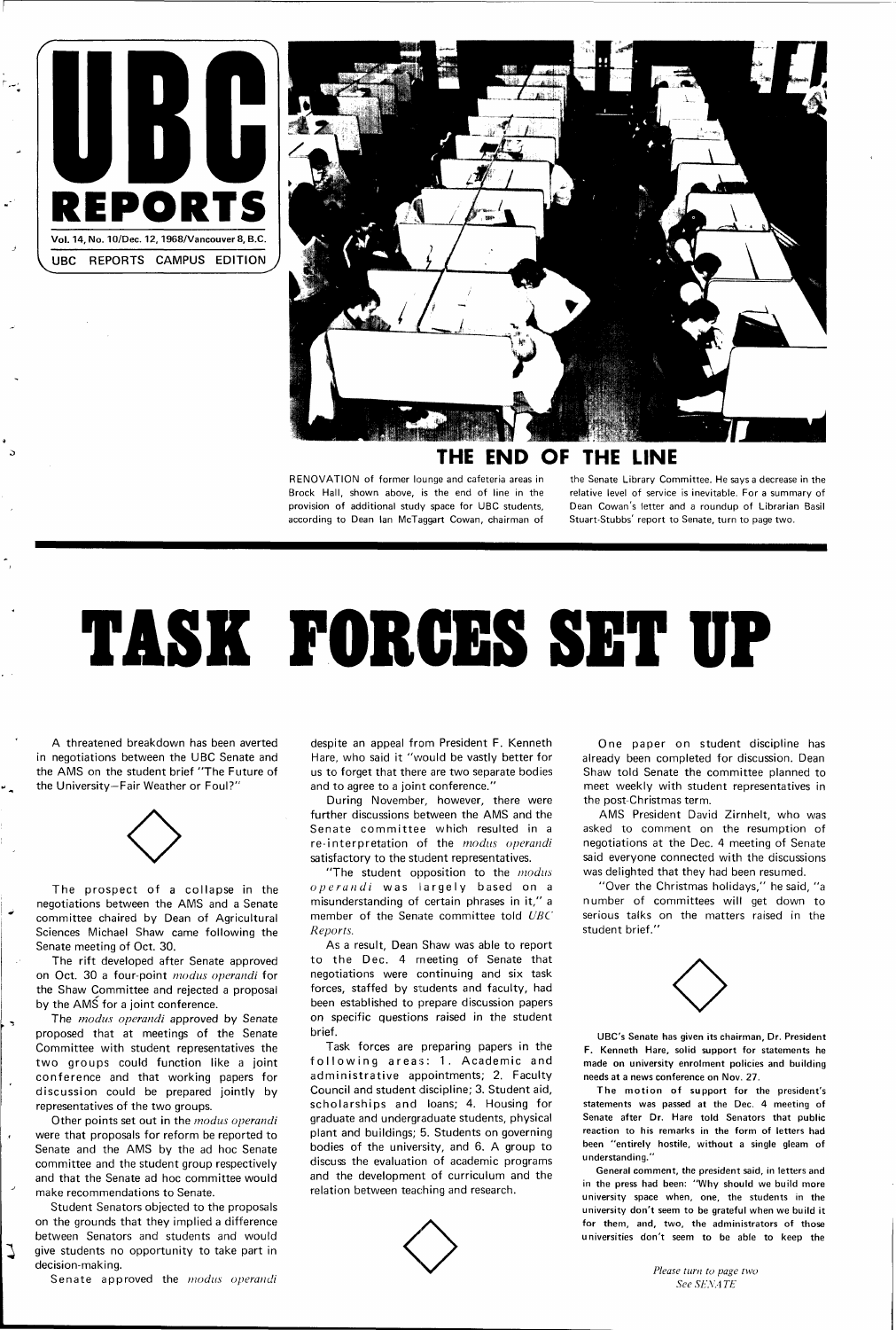#### **students in order."**

**Senate member Dr. Cyril Belshaw, head of anthropology and sociology, said persuading the public of university needs was going to be "a very difficult road to embark upon. I'm glad you have taken the first step in this direction and I think senate will be 100 per cent behind you in terms of devising a strategy that will enable us to be more effective."** 

**Student Senator Donald Munton proposed the following motion, which was approved by Senate:**  "That the Senate of the University of British **Columbia strongly endorses and supports the recent statements of the president regarding the existence of an educational crisis at B.C. universities stemming from increasing enrolment and insufficient operating and capital resources, and Senate reaffirms the necessity and urgency of informing the general public of the problems as to the nature and seriousness of the crisis."** 

// *you yearn for a master's degree in human nutrition or a doctor of philosophy degree in Slavonic literature, UBC can now satisfy you. Senate has approved offering the degrees in the School of Home Economics and the department of Slavonic studies, respectively.*   $\Diamond$ 

More than 800 geology students have signed a petition urging the Senate committee on academic building needs to give "top priority to construction of an earth sciences building."

 $\Diamond$ 

The petition was presented to Senate at its Dec. 4 meeting by student Senator Mark Waldman, who said the underpinnings of the geology building on the West Mall were slipping, causing floors to tilt and ceilings **to** sag. President F. Kenneth Hare told the meeting he had asked that the building be checked for safety.

The petition was referred to the academic building needs committee, chaired by psychology department head Dr. Douglas Kenny, for consideration.

 $\Diamond$ 

**Student Senators don't go just to monthly Senate meetings; they have to attend a rush of committee meetings as well. Here are the current student committee assignments:** 

**Admissions—William A. Ferguson; Agenda—Stuart A. Rush; Curriculum—Mark Waldman; Long-Range Objectives—Donald Munton; Liaison on Planning Permanent Buildings—Stuart Rush; Library—Don Munton; New Programs—Don Munton; Academic Building Needs—William Ferguson.** 

**Senate also voted to allow non-Student Senators to sit on certain Senate committees.** 

 $\Diamond$ 

*You'll now be able to get your master's degree at UBC without writing a thesis-providing your department approves. Senate has approved a recommendation from the graduate school which permits departments and faculties offering the MA, MASc, MSc, MBA and MF degrees the option of* 

*offering the degrees with or without thesis.* 

*Non-thesis students will, however, have to do extra course work, write one or two major essays and go through a comprehensive examination.* 

 $\Diamond$ 

Each extension of hours and addition of a branch or area library has been followed by a sharp increase in book circulation, to the point that there are now "more items of Library material circulated from the small branch and area libraries than from the main library."

Here are some other proposals that won Senate approval at the December 4 meeting:

—Establishment of a division of biophysics in the medical school's department of anatomy.

—A change of name for the Faculty of Pharmacy to the Faculty of Pharmaceutical Sciences, which will now offer the degree of Bachelor of Science (Pharmacy) instead of the Bachelor of Science in Pharmacy degree.

—The Senate Admissions Committee will review UBC's present enrolment process and existing enrolment requirements for students transferring **from** community and regional colleges as a result of a **motion** by student Senator Don Munton.

This increase "will keep us approximately at our present level," he adds, but the needs will be for an added 2,800 spaces to bring us to a point where we can provide the study spaces required.

**2** / **UBC Reports / December 12, 1968** 

*UBC's cramped Library contains this Alice in Wonderland doorway which forces Librarian Basil Stuart-Stubbs to stoop low as he goes through. His current report to the UBC Senate details overcrowding in the UBC Library and points to a drastic decrease in funds available for new acquisitions. At present, he says, there is little cause for encouragement and none for complacency in the current Library situation.* 



### **LIBRARY REPORT**

## **Study Habits Change**

The Senate Library Committee has served notice that the end of the line has been reached in extending student study space.

> "At that time," he writes, "the Library seemed to be on the threshold of a period of expansion **which**  would raise its collections and services **to the levels**  necessary to support a thriving major **University."**

> The promise of that year has waned, he writes, and at this time "there is little cause for encouragement and none for complacency."

As a result, "a decrease in the relative level of service is inevitable," according to Dean Ian McTaggart Cowan, chairman of the committee.

Dean Cowan sounded this warning in a letter to the UBC Senate supplementing the annual report of UBC Librarian Basil Stuart-Stubbs, who says that even with new study facilities in Brock Hall there is only one seat for every seven students at present.

Dean Cowan, in his letter to Senate, said this contrasts with studies which have found that in a largely commuter university, there should be approximately one study space in the library for every three students registered.

UBC's library system finds itself in a "desperate state of over-crowding," Dean Cowan writes, "and it did not surprise us to find that we have less than half the library study spaces (seats) that we require to meet that formula."

Statistics of library use, Dean Cowan says, show the University "has completely changed its study habits in the last five years from one depending primarily upon a text book and lecture notes, to one requiring more direct student participation in the use and analysis of sources."

The addition of 5,000 students to the campus in four years has resulted in an increase in book circulation by a factor of two-and-a-half, the dean says.

To meet some of the demand for additional study space, the Library has extended its opening time "until it has one of the longest periods of operation per week of any library in North America."

The result. Dean Cowan says, is that "The deficiency of space has now reached a point where the Librarian and your committee can find no more innovative devices to extend the study space, and a decrease in the relative level of service is inevitable."

This situation, he adds, is certain to be a source of discontent among both students and faculty, and "Even if we were to maintain the present distressing circumstances we would need 400 new library places next year and another 400 the year after."

Dean Cowan describes as "a big step forward" the

action of Senate at its October meeting in approving the planning of a new undergraduate library, which he said would provide a total of 6,500 study spaces by 1971.

He advocates provision of study spaces in other academic buildings and points out that the planned additions will not assist materially with the deficiency in stack space or in carrells for graduate students or faculty.

Mr. Stuart-Stubbs, in his annual report to Senate, says that in five years Library collections have doubled in size and at present rates of acquisition will contain 1,700,000 volumes and hundreds of thousands of documents and microforms five years from now.

In the past year the Library lent **1,445,778 items**  compared to 653,091 five years earlier. **This** is an increase, he says, out of all proportion to **the** increase in enrolment in the same period.

He also points to a drastic decrease **in the funds**  available for the purchase of books and magazines, signalling the end of funds available from the personal gift of \$3 million from Dr. H.R. MacMillan **and of** a rapid development of collections which has seen the Library increase by a third in only three years.

In his conclusion, Mr. Stuart-Stubbs says **his**  current report "is far removed from that **of the report** 

of three years ago, when the Library **marked its fjrst**  half century of service."



 $\overline{\bullet}$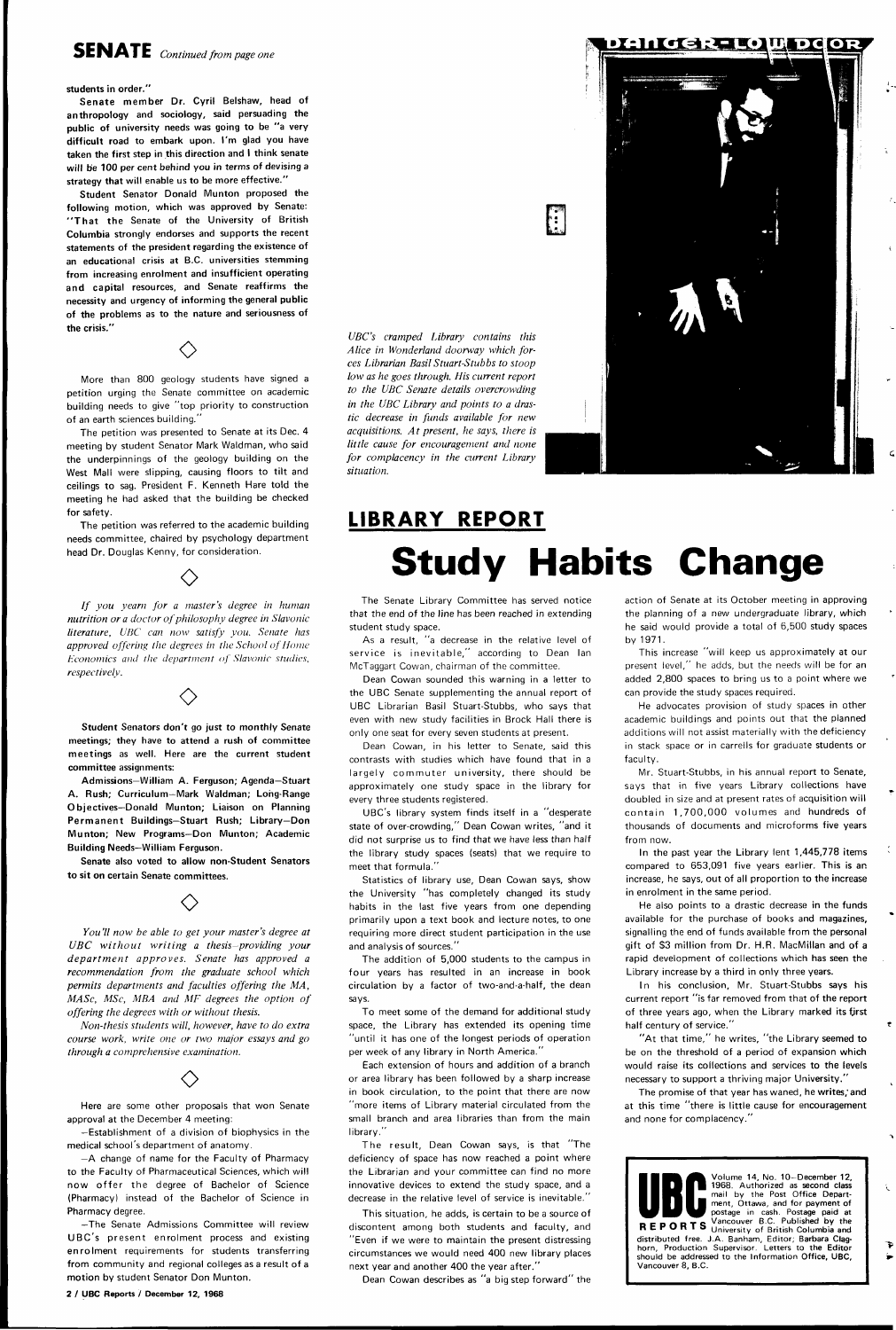

*Construction contracts worth more than \$4,600,000 have been awarded for additions to the UBC Biological Sciences Building, above, and the Woodward Biomedical Library in the Health Sciences Centre. Woodward Library contract involves adding a third floor and west wing to the existing building and completion of extensive interior renovations. The new four-storey west wing addition to the biological sciences building, shown at right in sketch above, will house laboratories and offices for the Institutes of Fisheries and Oceanography.* 



### Board Awards Two Construction Contracts

Reading and study space in the P.A. Woodward Biomedical Library at the University of B.C. will be almost trebled when a \$1,756,651 addition to the existing building is completed.

A Woodward Library official said the present seating capacity of 361 will increase to between 900 and 1,000 in the expanded building which will set an additional storey and a new west wing. The addition is scheduled for completion early in 1970.

Extensive interior alterations are also planned for the Library, which houses all of UBC's holdings in the medical and biological sciences. The Woodward Library is a major component in the Health Sciences Centre complex now taking shape on the eastern edge of the campus south of University Boulevard.

The program is also designed to reflect the integrated health education program which is gradually taking shape in the Health Sciences Centre at UBC.

A construction contract valued at \$1,269,866 for the Library addition has been awarded to Smith Bros, and Wilson Ltd. Architects for the project are Thompson, Bewick and Pratt.

The continuing education program currently operating at UBC is basically an extension of the integrated training program coming into being on the UBC campus.

A second major building contract for \$2,928,100 has been awarded to Laing Construction and Equipment Ltd. for a 77,500-square-foot addition to the existing Biological Sciences Building.

The new four-storey west wing will include laboratories and offices for work in the biological sciences and the Institutes of Fisheries and Oceanography.

"Mounting public interest in the competence of those entrusted with caring for the sick makes it imperative that B.C.'s health workers design for themselves a personal program of continuous learning.

The contract includes a provision which will allow UBC to terminate construction on the Biological Sciences Building addition at approximately \$1 million if no further capital funds are available at the beginning of the next fiscal year.

The total cost of the new wing, including equipment, services and other fees will be \$3,091,692. Architects for the project are Duncan McNab and Partners.

## COMPREHENSIVE PROGRAM Health Sciences Centre Reaches Out

The University campus program covers a wide range of specialized medical topics including a weekly program lasting until next May on the use of drugs in a modern medical practice, three courses on

One of Canada's most comprehensive programs of continuing education in the health sciences is in full swing at the University of B.C.

The object of the current year's program, which continues until May, 1969, is to bring the most up-todate information available on health care to B.C.'s doctors, nurses, pharmacists and dentists.

The UBC Centre, when it is complete, will bring together under one roof all the elements of the health 'team''-doctors, nurses, pharmacists, dentists and allied professional personnel—concerned with the treatment and rehabilitation of the sick.

**HIGH QUALITY PATIENT CARE** 

٦,

The study clubs, which meet monthly, are concerned with such specialties as oral diagnosis, crown and bridge work, dentures and gum disease.

Dr. John F. McCreary, dean of UBC's faculty of medicine, says the basic object of the continuing education program is to enable the province's health personnel to provide the highest quality of care for the patient.

"Keeping up-to-date," he said, "is not easy for the hardpressed health practitioner caught in the realities of the dilemma of professional obsolescence on the one hand and the community's demand for the latest and best care on the other.

He said the UBC Health Sciences Centre provides the teaching resources for a province-wide continuing education program sponsored by various professional organizations.

The continuing medical education courses for B.C. physicians is divided into two parts—a community hospital program which involves teams of UBC doctors visiting all areas of the province, and a University campus program which deals with specialized areas of medicine.

#### **QUESTION AND ANSWER SESSIONS**

The Community hospital program is characterized by free-wheeling question and answer sessions during which local doctors quiz the visiting UBC team on problems which they encounter during their daily practice.

This year the teams will hold sessions within 30 miles of 93 per cent of B.C.'s practicing physicians. In major centres the teams hold five two-hour sessions, while in more remote areas there are five-hour sessions three times a year.

psychiatric topics, as well as two and three-day courses on anesthaesia, dermatology, respiratory disease and care of high risk newborn children.

A total of 11 continuing education courses for nurses are planned this year, designed to provide specialized knowledge for those involved in the care of patients with psychiatric and long-term illnesses as well as surgical and maternity patients.

Regional courses and additional workshops for nurses will be developed as requested and as resources permit.

Continuing education for B.C. pharmacists this year will include eight "capsule colleges" designed to supply new information on drugs and stimulate interest in continuing education activities.

Also planned for early 1969 are an eight-week lecture series on adverse drug reactions, a three-day, general pharmacy refresher course and a similar course for hospital pharmacists.

#### **NINE STUDY CLUBS MEET**

UBC's faculty of dentistry, in cooperation with the Vancouver and District Dental Society, operates a total of nine study clubs in the Douglas J. Sutherland Clinic for Continuing Dental Education in the campus dentistry building.

Currently in the planning stage by the UBC dental faculty are a series of short courses for practicing dentists. The first of these will be offered in 1969.

**UBC Reports / December 12, 1968 / 3**